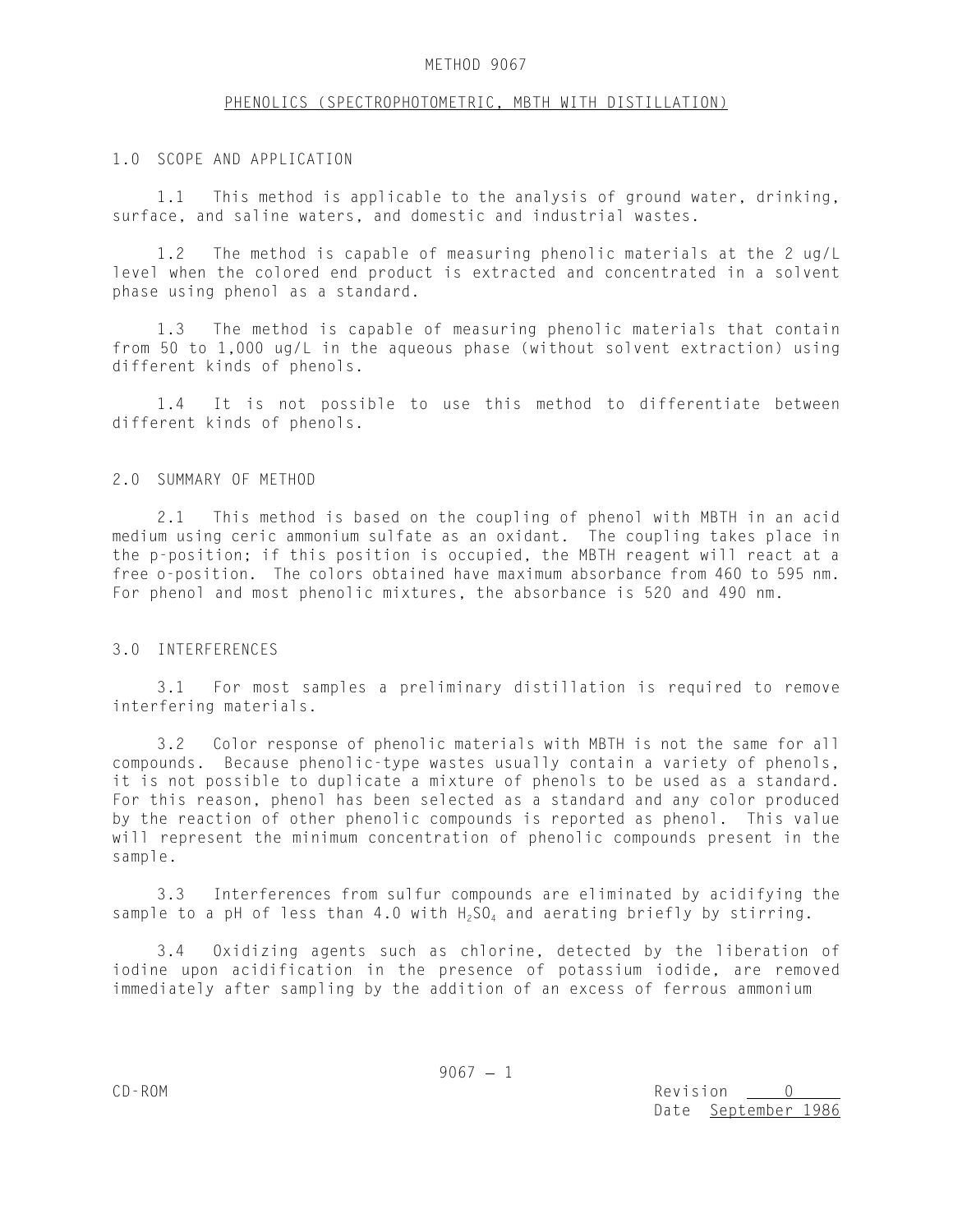sulfate (see Paragraph 5.11). If chlorine is not removed, the phenolic compounds may be partially oxidized and the results may be low.

3.5 Phosphate causes a precipitate to form; therefore, phosphoric acid should not be used for preservation. All glassware should be phosphate free.

3.5 High concentrations of aldehydes may cause interferences.

4.0 APPARATUS AND MATERIALS

4.1 Distillation apparatus: All glass, consisting of a 1-liter Pyrex distilling apparatus with Graham condenser.

- 4.2 pH Meter.
- 4.3 Spectrophotometer.
- 4.4 Funnels.
- 4.5 Filter paper.
- 4.6 Membrane filters.
- 4.7 Separatory funnels.

# 5.0 REAGENTS

5.1 ASTM Type II water (ASTM D1193): Water should be monitored for impurities.

5.2 Sulfuric acid, 1 N: Add 28 mL of concentrated  $H_2SO_4$  to 900 mL of Type II water, mix, and dilute to 1 liter.

5.3 MBTH solution, 0.05%: Dissolve 0.1 g of 3-methyl-2-benzo-thiazolinone hydrazone hydrochloride in 200 mL of Type II water.

5.4 Ceric ammonium sulfate solution: Add 2.0 g of Ce(SO<sub>4</sub>)<sub>2</sub>.2(NH<sub>4</sub>)<sub>2</sub>SO<sub>4</sub>.2H<sub>2</sub>O and 2.0 mL of concentrated  $H_2SO_4$  to 150 mL of Type II water. After the solid has dissolved, dilute to 200 mL with Type II water.

5.5 Buffer solution: Dissolve, in the following order: 8 g of sodium hydroxide, 2 g EDTA (disodium salt), and 8 g boric acid in 200 mL of Type II water. Dilute to 250 mL with Type II water.

5.6 Working buffer solution: Make a working solution by mixing an appropriate volume of buffer solution (5.5) with an equal volume of ethanol.

5.7 Chloroform.

 $9067 - 2$ 

CD-ROM Revision 0 Date September 1986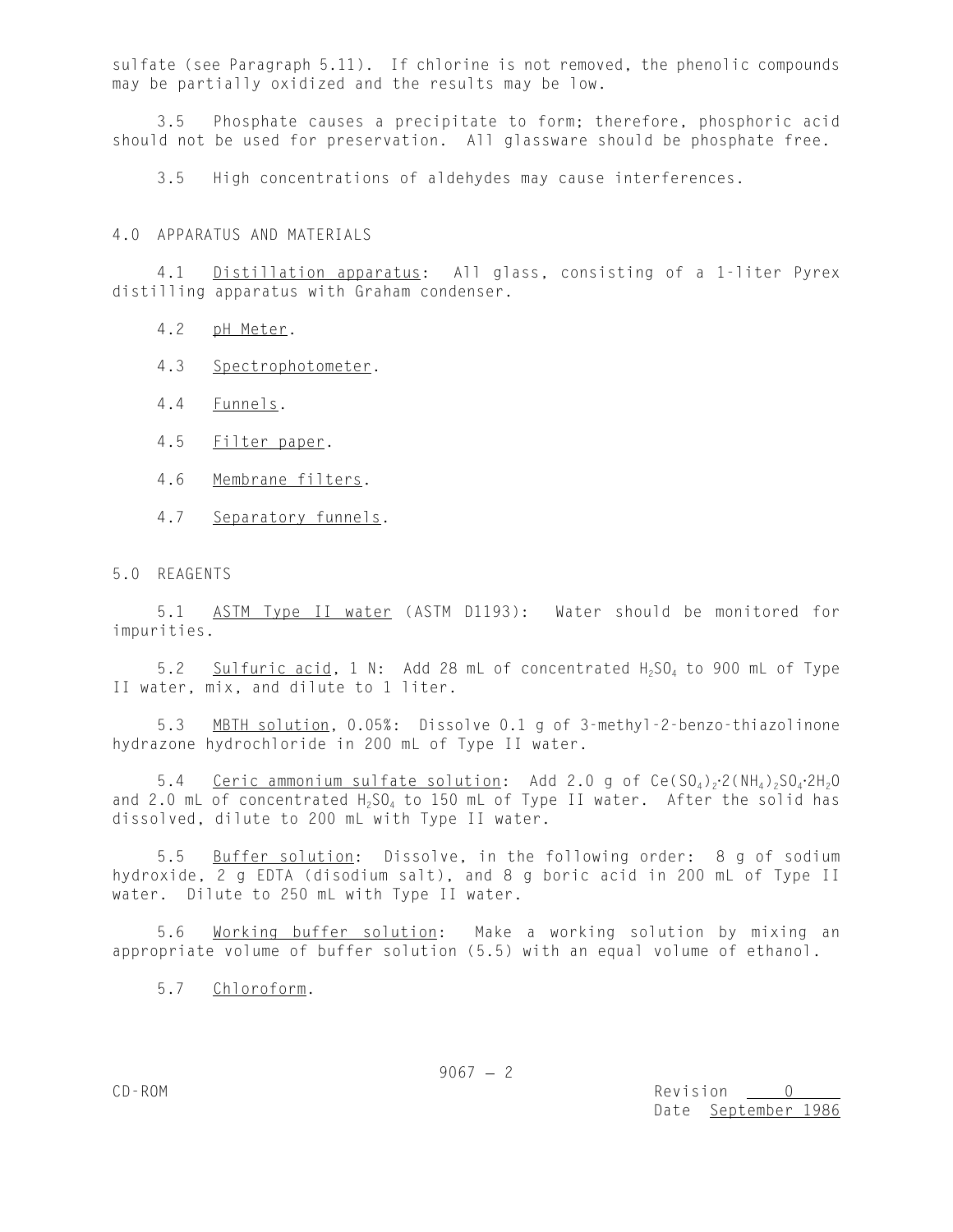5.8 Stock phenol: Dissolve 1.00 g phenol in 500 mL of Type II water and dilute to 1,000 mL. Add 1 g  $CuSO<sub>4</sub>$  and 0.5 mL concentrated  $H<sub>2</sub>SO<sub>4</sub>$  as preservative  $(1.0 \text{ mL} = 1.0 \text{ mg phenol}).$ 

5.9 Standard phenol solution A: Dilute 10.0 mL of stock phenol solution  $(5.8)$  to  $1,000$  mL  $(1.0$  mL = 0.01 mg phenol).

5.10 Standard phenol solution B: Dilute 100.0 mL of standard phenol solution A  $(5.9)$  to 1,000 mL with Type II water  $(1.0$  mL = 0.001 mg phenol).

5.11 Ferrous ammonium sulfate: Dissolve 1.1 g ferrous ammonium sulfate in 500 mL Type II water containing 1 mL concentrated  $H_2SO_4$  and dilute to 1 liter with freshly sorted and cooled Type II water.

6.0 SAMPLE COLLECTION, PRESERVATION, AND HANDLING

6.1 All samples must have been collected using a sampling plan that addresses the considerations discussed in Chapter Nine of this manual.

6.2 Biological degradation is inhibited by acidification to a pH of <4 with  $H_2SO_4$ . The sample should be kept at 4°C and analyzed within 28 days of collection.

### 7.0 PROCEDURE

# 7.1 Distillation:

7.1.1 To 500 mL of sample, adjust the pH to approximately 4 with 1 N sulfuric acid solution (5.2).

7.1.2 Distill over 450 mL of sample, add 50 mL of warm Type II water to flask, and resume distillation until 500 mL has been collected.

7.1.3 If the distillate is turbid, filter through a prewashed membrane filter.

# 7.2 Concentration above 50 ug/L:

7.2.1 To 100 mL of distillate or an aliquot diluted to 100 mL, add 4 mL of MBTH solution (5.3).

7.2.2 After 5 min, add 2.5 mL of ceric ammonium sulfate solution (5.4).

7.2.3 Wait another 5 min and add 7 mL of working buffer solution (5.6).

7.2.4 After 15 min, read the absorbance at 520 nm against a reagent blank. The color is stable for 4 hr.

CD-ROM Revision 0 Date September 1986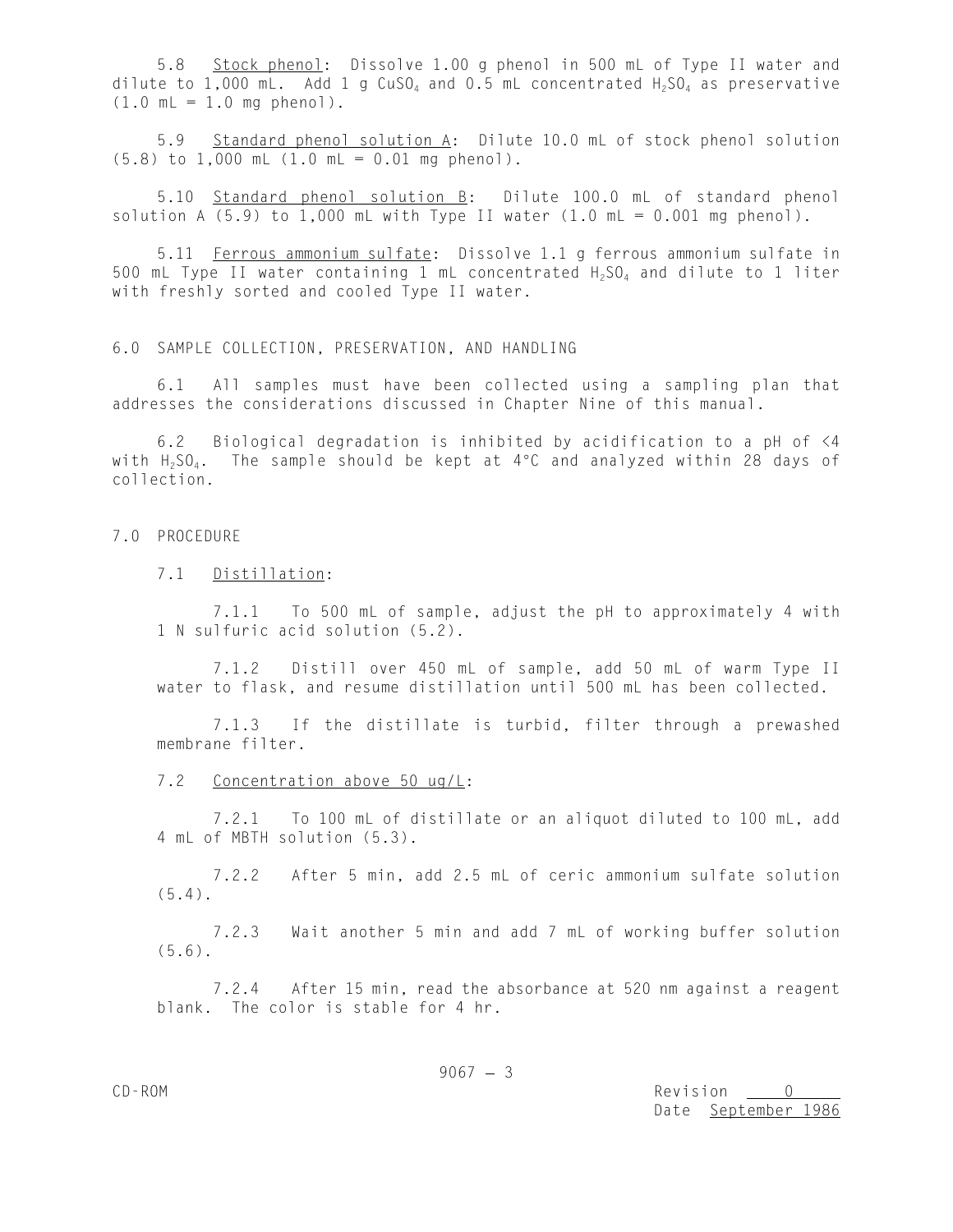7.3 Concentration below 50 ug/L:

7.3.1 To 500 mL of distillate in a separatory funnel, add 4 mL of MBTH solution (5.3).

7.3.2 After 5 min, add 2.5 mL of ceric ammonium sulfate solution (5.4).

7.3.3 After an additional 5 min, add 7 mL of working buffer solution (5.6).

7.3.4 After 15 min, add 25 mL of chloroform. Shake the separatory funnel at least 20 times. Allow the layer to separate and pass the chloroform layer through filter paper.

7.3.5 Read the absorbance at 490 nm against a reagent blank.

7.4 Calculation:

7.4.1 Prepare a standard curve by plotting absorbances against concentration values.

7.4.2 Obtain concentration value of sample directly from prepared standard curve.

8.0 QUALITY CONTROL

8.1 All quality control data should be maintained and available for easy reference or inspection.

8.2 Calibration curves must be composed of a minimum of a blank and three standards. A calibration curve should be made for every hour of continuous sample analysis.

8.3 Dilute samples if they are more concentrated than the highest standard or if they fall on the plateau of a calibration curve.

8.4 Employ a minimum of one blank per sample batch to determine if contamination has occurred.

8.5 Verify calibration with an independently prepared check standard every 15 samples.

8.6 Run one spike duplicate sample for every 10 samples. A duplicate sample is a sample brought through the whole sample preparation and analytical process.

 $9067 - 4$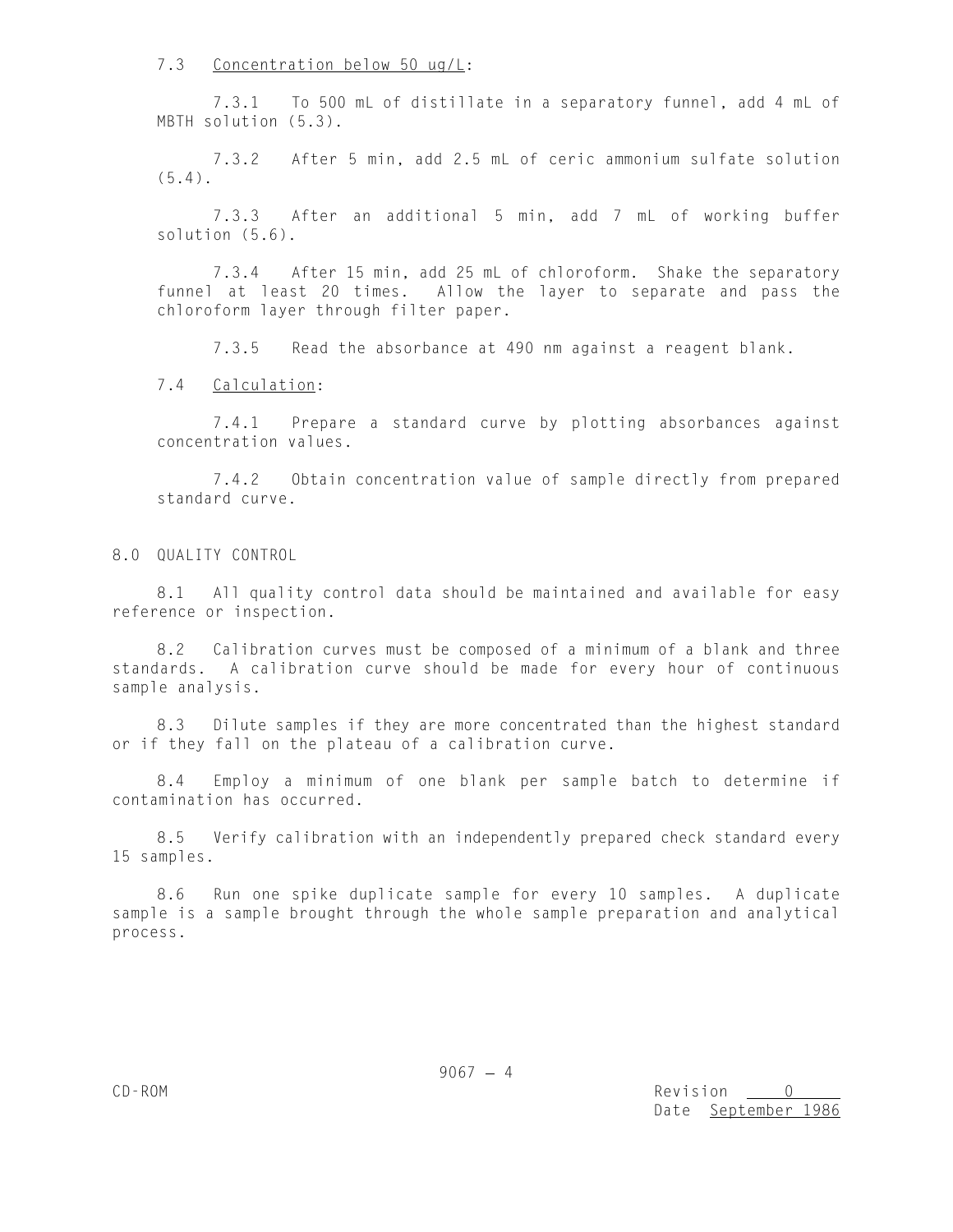# 9.0 METHOD PERFORMANCE

9.1 Precision and accuracy data are not available at this time.

# 10.0 REFERENCES

1. Friestad, H.O., E.E. Ott, and F.A. Gunther, "Automated Colorometric Micro Determination of Phenol by Oxidative Coupling with 3-Methyl-benzothiazolinone Hydrazone," Technicon International Congress, 1969.

2. Gales, M.E., "An Evaluation of the 3-Methyl-benzothiazolinone Hydrazone Method for the Determination of Phenols in Water and Wastewater," Analyst, 100, No. 1197, 841 (1975).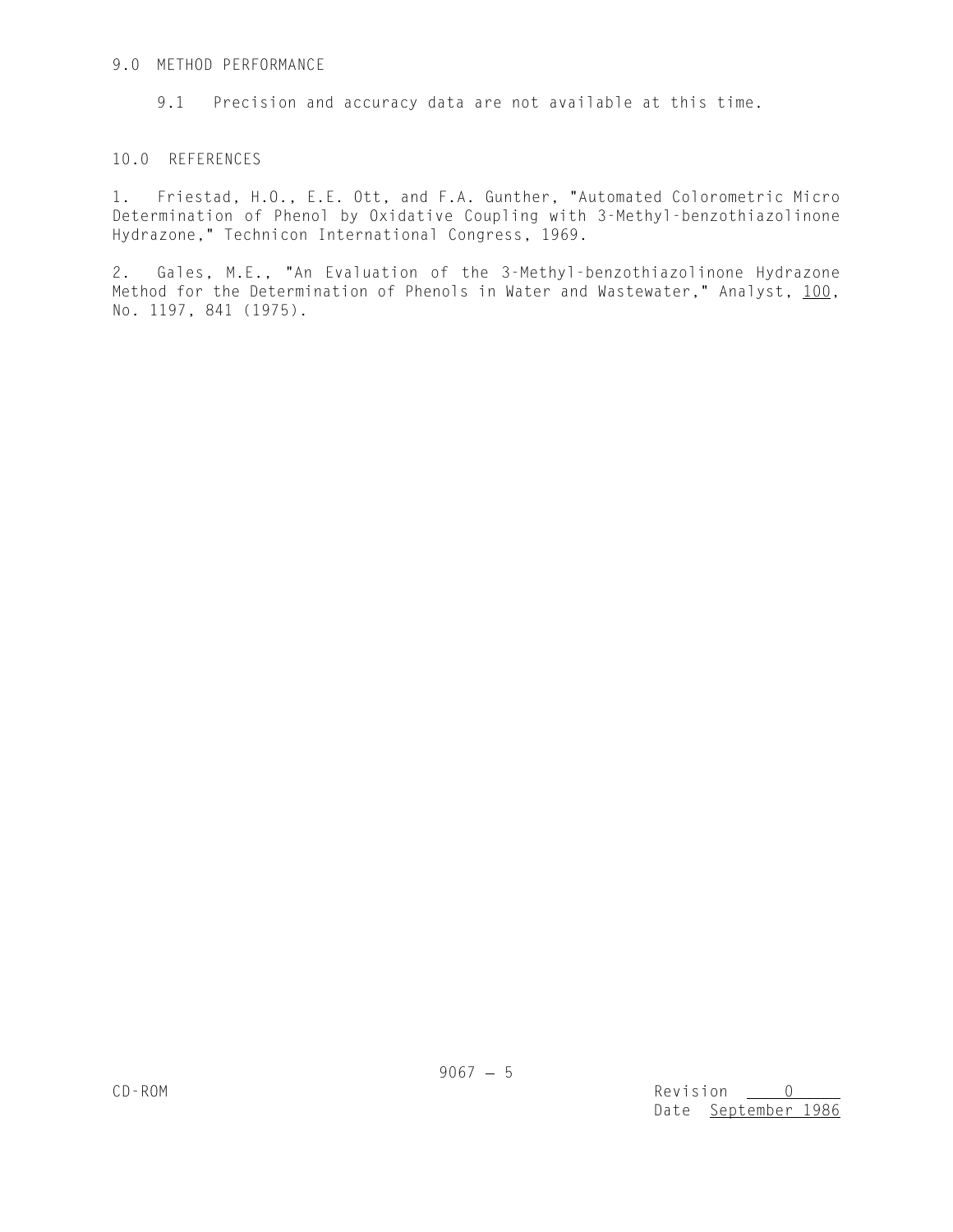# **METHOD 9067** PHENOLICS (SPECTROPHOTOMETRIC, MBTH WITH DISTILLATION)